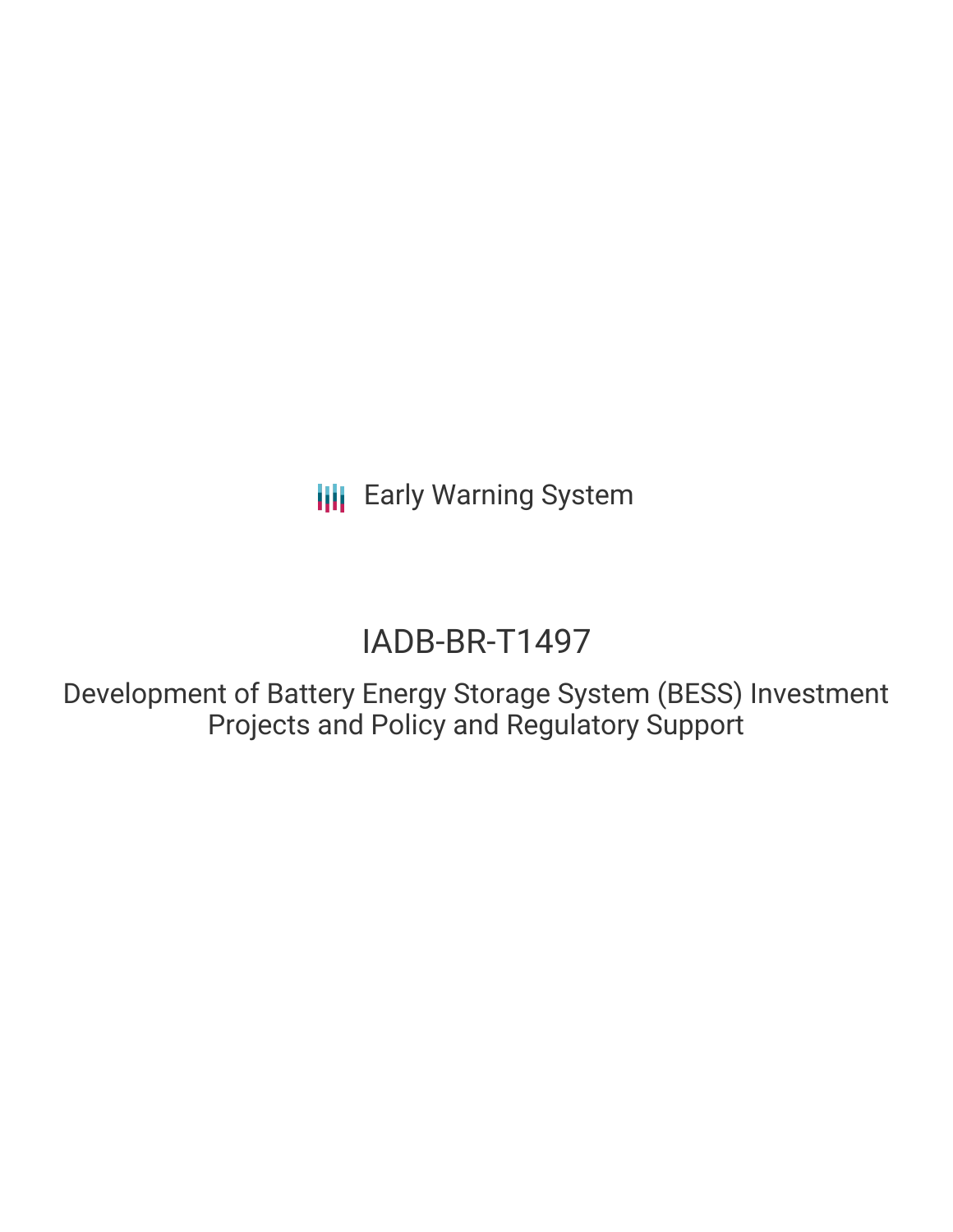

#### Early Warning System IADB-BR-T1497

Development of Battery Energy Storage System (BESS) Investment Projects and Policy and Regulatory Support

#### **Quick Facts**

| <b>Countries</b>               | <b>Brazil</b>                          |
|--------------------------------|----------------------------------------|
| <b>Specific Location</b>       | UNINFORMED                             |
| <b>Financial Institutions</b>  | Inter-American Development Bank (IADB) |
| <b>Status</b>                  | Proposed                               |
| <b>Bank Risk Rating</b>        | C                                      |
| <b>Borrower</b>                | Goverment of Brazil                    |
| <b>Sectors</b>                 | Energy                                 |
| <b>Investment Type(s)</b>      | <b>Advisory Services</b>               |
| <b>Investment Amount (USD)</b> | $$1.00$ million                        |
| <b>Project Cost (USD)</b>      | \$1.20 million                         |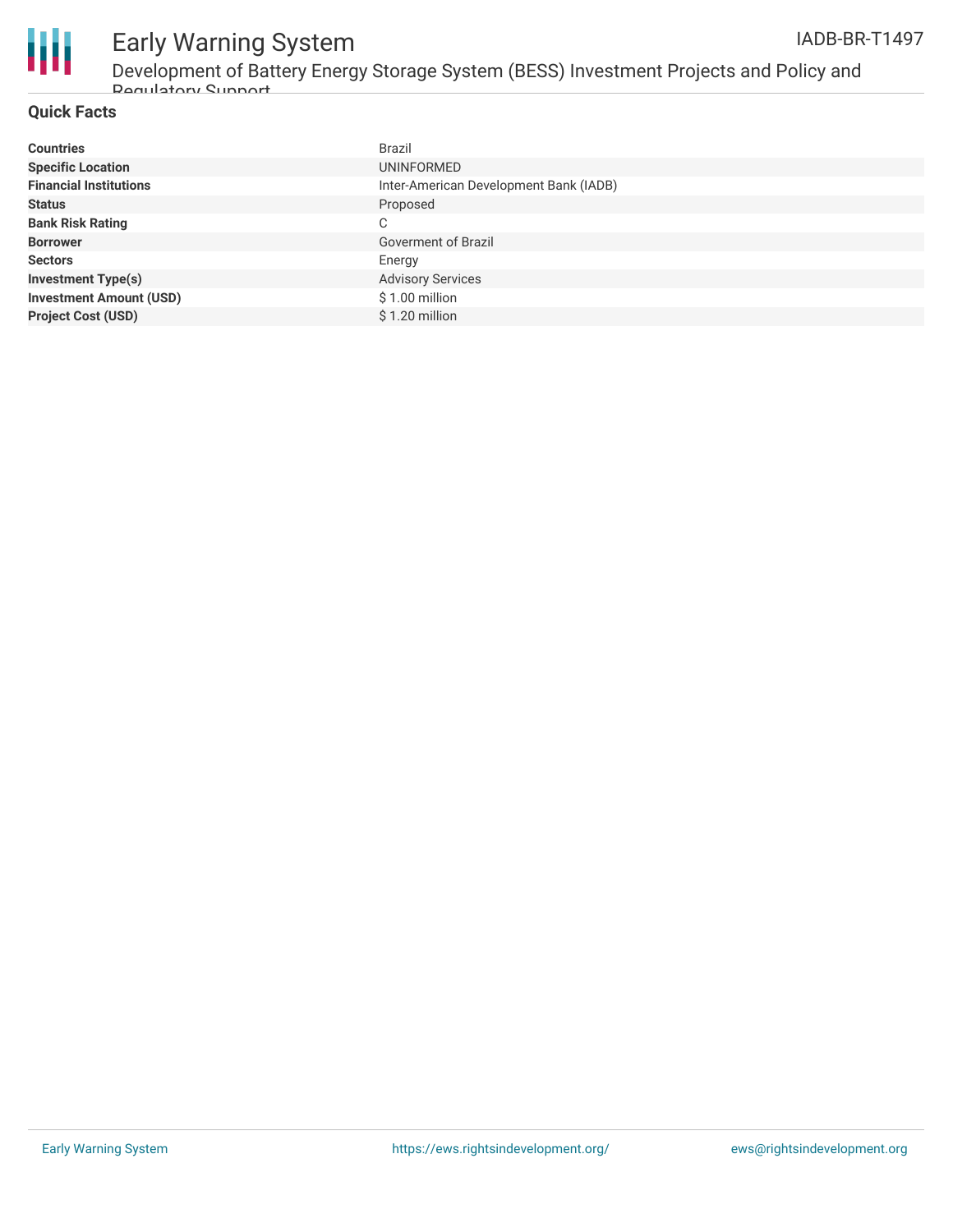

#### **Project Description**

The main objective of this TC is to support the early development of the BESS market in Brazil by: (i) helping the proper identification and assessment of a portfolio of BESS projects; (ii) facilitate knowledge sharing and the establishment of alliances among key stakeholders; (iii) supporting the enhancement of a regulatory environment that enables the scale up of BESS investments; and (iv) strengthening BNDES capabilities for evaluating and monitoring BESS projects and supporting the development of proper tools to perform the financial and technical evaluation of BESS investments.

The EWS team were not able to confirm whether this investment will be focused on the promotion of Lithium based batteries, as no project document was available at the time of the publication of the snapshot.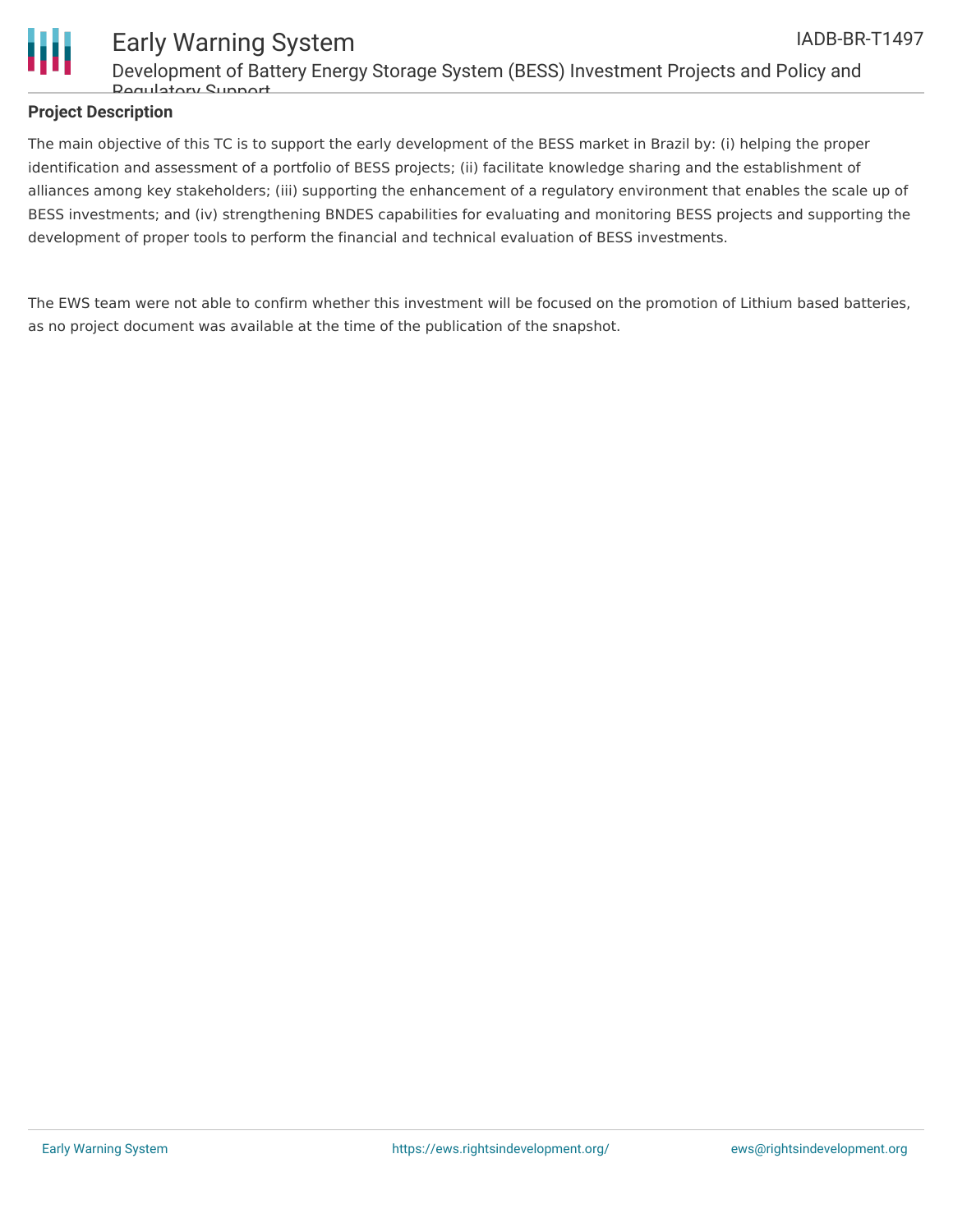



# Early Warning System

Development of Battery Energy Storage System (BESS) Investment Projects and Policy and Regulatory Support

#### **Investment Description**

• Inter-American Development Bank (IADB)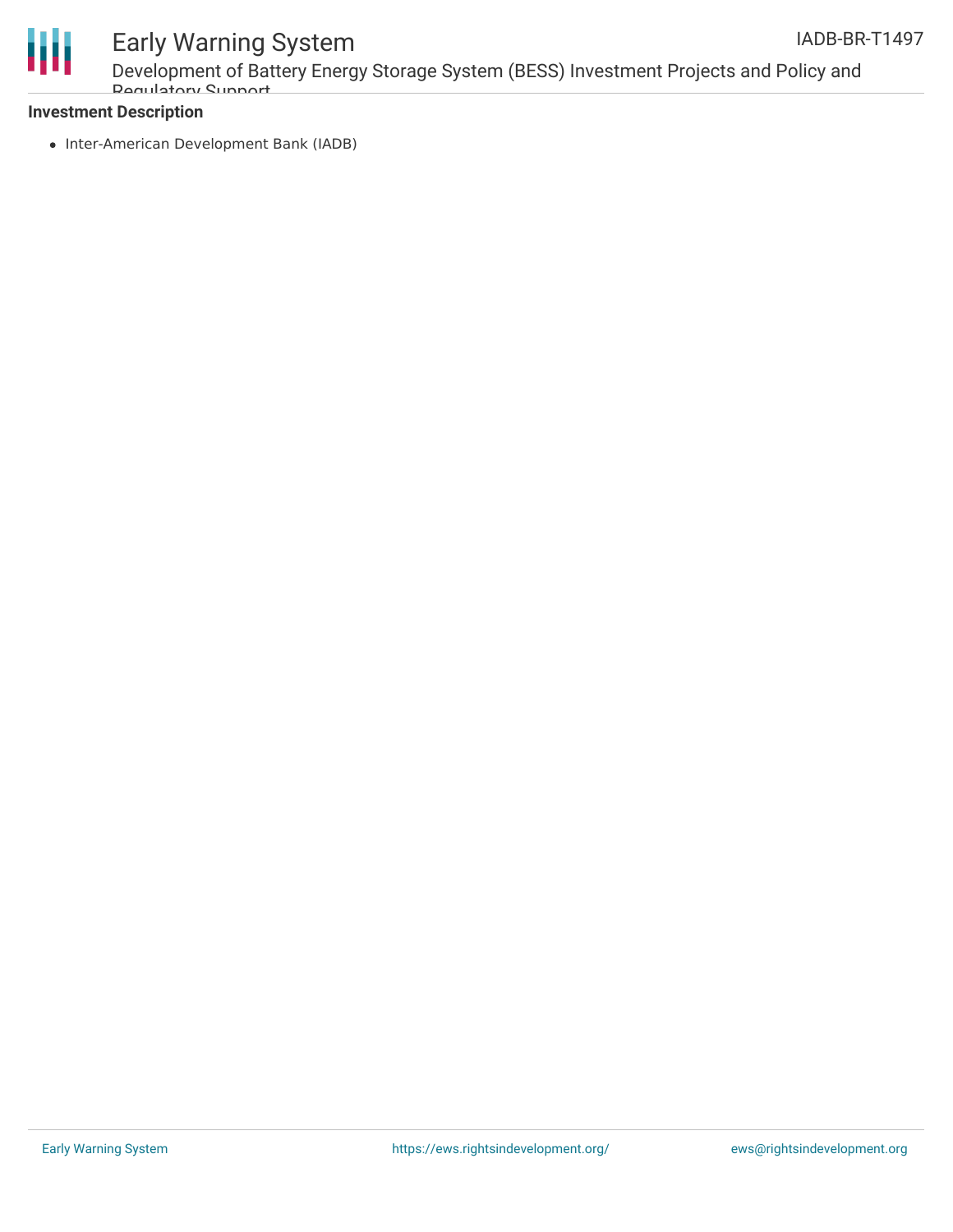

#### **Contact Information**

\*\*Project contacts not available at the time of disclosure.\*\*

#### ACCOUNTABILITY MECHANISM OF IADB

The Independent Consultation and Investigation Mechanism (MICI) is the independent complaint mechanism and fact-finding body for people who have been or are likely to be adversely affected by an Inter-American Development Bank (IDB) or Inter-American Investment Corporation (IDB Invest)-funded project. If you submit a complaint to MICI, they may assist you in addressing the problems you raised through a dispute-resolution process with those implementing the project and/or through an investigation to assess whether the IDB or IIC is following its own policies for preventing or mitigating harm to people or the environment. You can submit a complaint by sending an email to MICI@iadb.org. You can learn more about the MICI and how to file a complaint at http://www.iadb.org/en/mici/mici,1752.html (in English) or http://www.iadb.org/es/mici/mici,1752.html (Spanish).